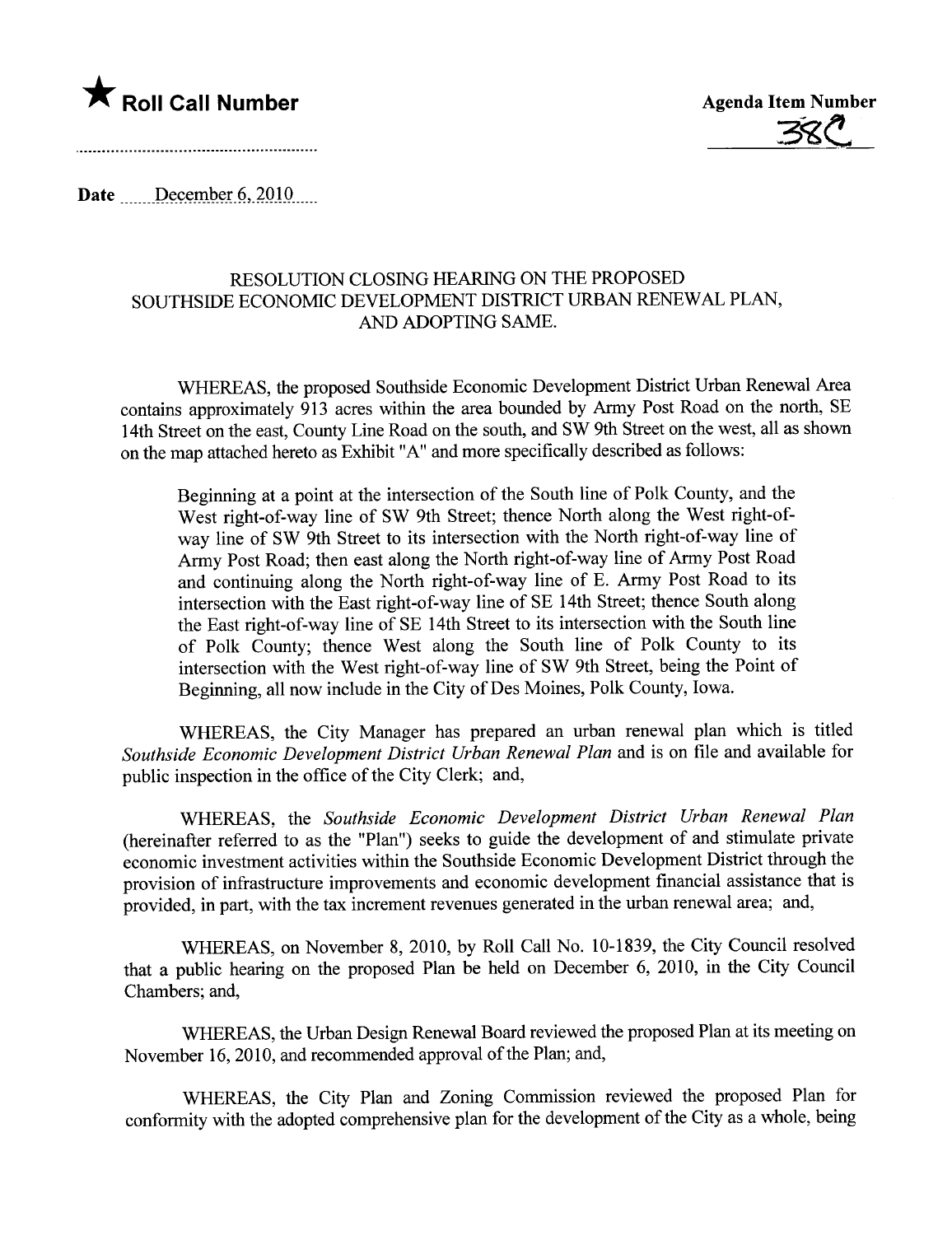**\*** Roll Call Number Agenda Item Number Agenda Item Number Agenda Item Number

Date September  $27,2010$ .......

2

the Des Moines 2020 Communty Character Plan, as revised, at its meeting on December 2,2010, and made recommendations which were received and fied under a separate resolution; and,

WHEREAS, notice of this public hearing in the form attached hereto as Exhibit "B" was published in the Des Moines Register on November 18,2010, which notice sets forth the information required by Section 403.5(3) of the Iowa Code; and,

WHEREAS, notice was given by ordinary mail to the Des Moines Independent Community School District, Southeast Polk Community School District, Des Moines Area Community College, and Polk County of a consultation meeting in the Kofu Conference Room, at City Hall, at 2:30 p.m. on November 17,2010; and,

WHEREAS, the City has received no requests from the Des Moines Independent Community School District, Southeast Polk Community School District, Des Moines Area Community College, or Polk County for any modification of the proposed division of revenue from the tax increment of the Urban Renewal Project Area; and,

WHEREAS, the Southside Economic Development Area does not contain any property assessed as agricultural property; and,

WHEREAS, the public hearing has now been opened and all persons and organizations desiring to be heard regarding the proposed Plan have been given the opportunity to be heard; NOW THEREFORE,

BE IT RESOLVED, by the City Council of the City of Des Moines, Iowa, as follows:

1. The public heanng on the proposed Southside Economic Development District Urban Renewal Plan is hereby closed.

2. Upon consideration of the recommendation of the Plan and Zoning Commission and the recommendations and statements from all other interested parties and organizations, the City Council hereby makes the following findings:

- a) The proposed Plan conforms to the Des Moines 2020 Community Character Plan, as amended, for the development of the City as a whole.
- b) The Plan does not provide for the involuntary acquisition of any land by the City, and does not identify any land planed for acquisition. However, property may acquired in the future by voluntary acquisition or otherwise for the extension of public utilities and infrastructure necessary to properly serve the area.

( continued)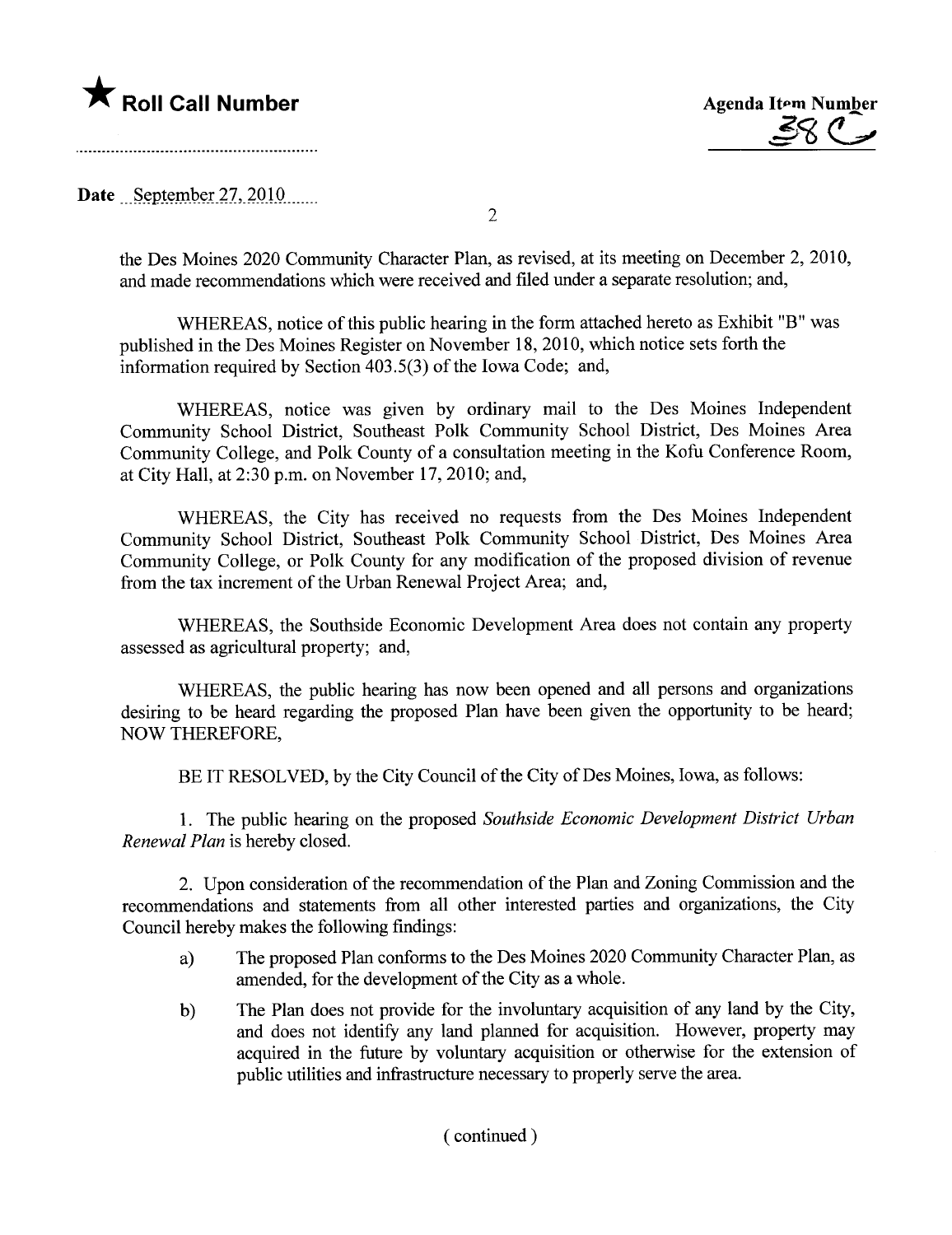



Date September  $27,2010$ .......

3

c) The City will assist in the relocation of any residents and businesses displaced by public actions undertaken pursuant to the urban renewal project. If the City provides relocation assistance, displaced residents and businesses will be provided with the opportunity to relocate to accommodations which are decent, safe, and sanitary, and within their financial means in accordance with the established City's standard relocation policy unless otherwise required by funding source regulations and any other applicable requirements.

3. The Urban Renewal Plan for the Southside Economic Development District Urban Renewal Area is hereby approved and adopted, and shall hereafter be in full force and effect.

4. The City Clerk is hereby authorized and directed to file a certified copy of the Plan and of this Resolution in the office of the Polk County Recorder.

( Council Communication No. 10-  $750$ )

MOVED by \_\_\_\_\_\_\_\_\_\_\_\_\_\_\_\_\_\_\_\_\_\_\_\_\_\_\_\_\_\_to adopt.

FORM APPROVED:

ONWATTNOVED.<br>Roger K Brown

Roger K. Brown Assistant City Attorney C:\Rog\Eco Dev\SE District\RC hrg.doc Exhibits: "A" - Map "B" - Notice of Hearing

| <b>COUNCIL ACTION</b> | <b>YEAS</b>  | <b>NAYS</b> | <b>PASS</b> | <b>ABSENT</b>   | <b>CERTIFICATE</b>                                                                                                                                                |  |
|-----------------------|--------------|-------------|-------------|-----------------|-------------------------------------------------------------------------------------------------------------------------------------------------------------------|--|
| <b>COWNIE</b>         |              |             |             |                 | I, DIANE RAUH, City Clerk of said City hereby                                                                                                                     |  |
| <b>COLEMAN</b>        |              |             |             |                 |                                                                                                                                                                   |  |
| <b>GRIESS</b>         |              |             |             |                 | certify that at a meeting of the City Council of<br>said City of Des Moines, held on the above date,                                                              |  |
| <b>HENSLEY</b>        |              |             |             |                 | among other proceedings the above was adopted.<br>IN WITNESS WHEREOF, I have hereunto set my<br>hand and affixed my seal the day and year first<br>above written. |  |
| <b>MAHAFFEY</b>       |              |             |             |                 |                                                                                                                                                                   |  |
| <b>MEYER</b>          |              |             |             |                 |                                                                                                                                                                   |  |
| <b>MOORE</b>          |              |             |             |                 |                                                                                                                                                                   |  |
| <b>TOTAL</b>          |              |             |             |                 |                                                                                                                                                                   |  |
| <b>MOTION CARRIED</b> |              |             |             | <b>APPROVED</b> |                                                                                                                                                                   |  |
|                       |              |             |             |                 |                                                                                                                                                                   |  |
|                       | <b>Mayor</b> |             |             |                 | <b>City Clerk</b>                                                                                                                                                 |  |